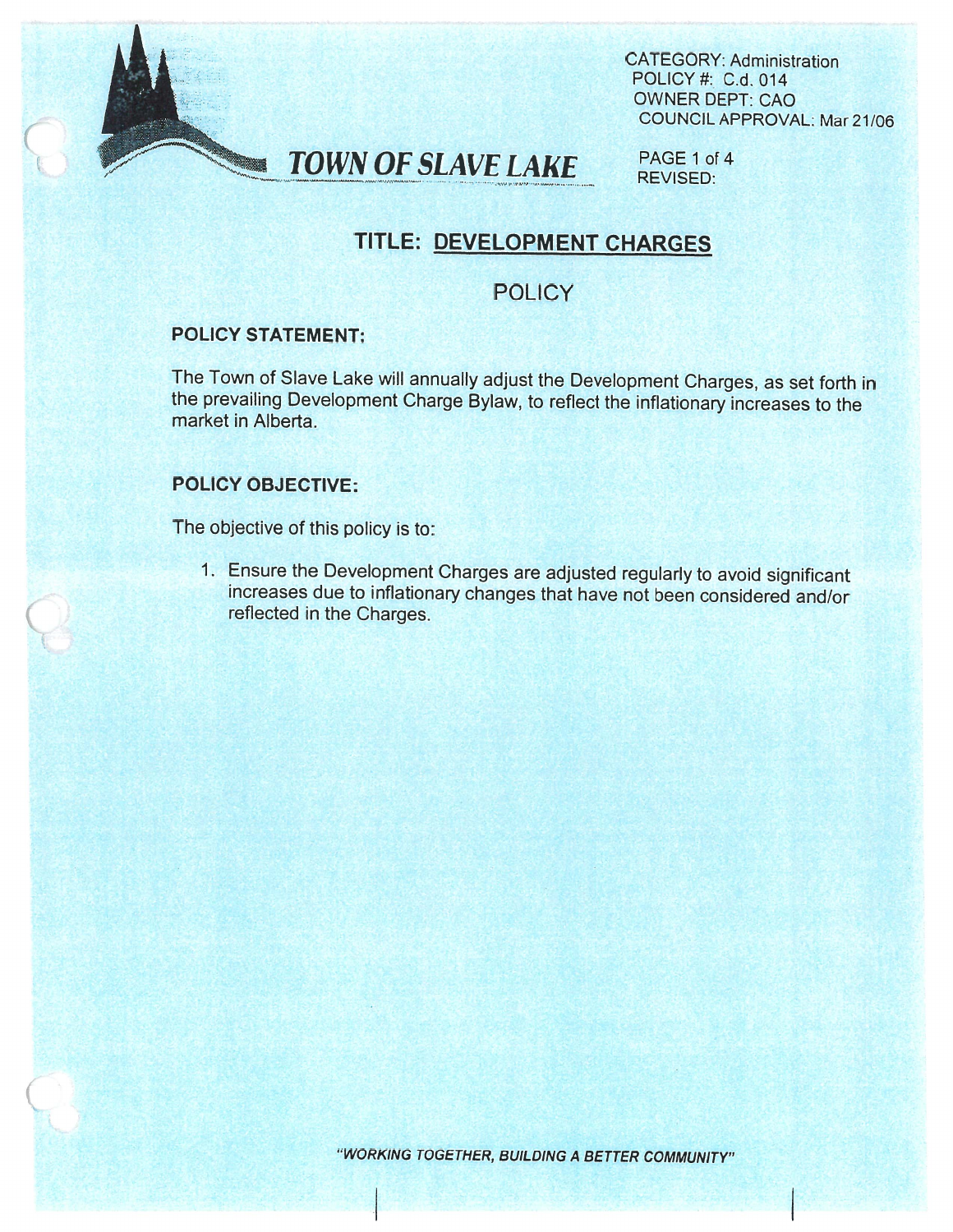CATEGORY: Administration POLICY #: C.d. 014 OWNER DEPT: CAO COUNCIL APPROVAL: Mar 21/06

PAGE 2 of 4

## TITLE: DEVELOPMENT CHARGES

### PROCEDURE

### 10 DEFINITIONS

#### 1.01 Alberta Consumer Price Index:

For the purposes of this policy, the CPI value used shall be the Alberta Consumer Price Index value at December 31<sup>st</sup> of the previous year.

#### 1.02 Consumer Price Index:

The Consumer Price Index (CPI) is an indicator of changes in consumer prices experienced by Canadians. It is obtained by comparing through time, the cost of <sup>a</sup> fixed basket of commodities purchased by consumers. Since the basket contains commodities of unchanging or equivalent quantity and quality, the index reflects only pure price movements.

#### 1.03 Development Charges:

Development Charges are defined as those costs assessed by the Town of Slave Lake against land developers for their proportionate share of the costs of municipal infrastructure systems constructed by the Town which benefit the development areas. In the Town of Slave Lake, these development charges are comprised of Off-Site Levies and Developer Contributions.

#### 1.04 Development Charge Bylaw:

The Development Charge Bylaw shall be the current bylaw and any amendments thereto as approved by Council.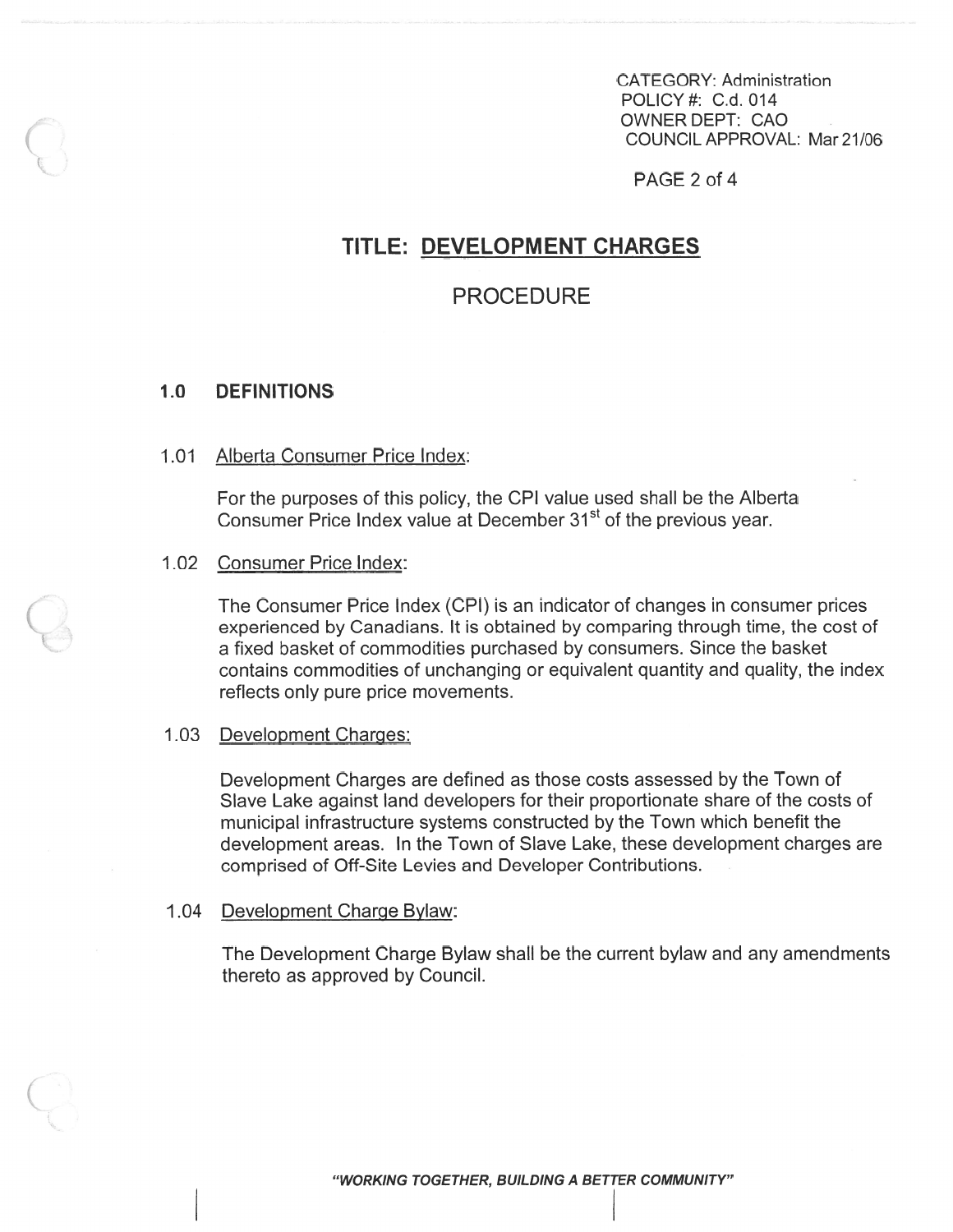CATEGORY: Administration POLICY #: C.d. 014 OWNER DEPT: CAO COUNCIL APPROVAL: Mar 21/06

PAGE 3 of 4

## TITLE: DEVELOPMENT CHARGES

## PROCEDURE

#### 2.0 RESPONSIBILITIES

### 2.01 Town Council:

Approves the Development Charge Bylaw and any amendments thereto.

2.02 Chief Administrative Officer (CAO):

Ensures annual adjustment to the Development Charges is carried out.

### 2.03 Supervisor of Planning & Development

Administers the changes to the Development Charges based on the previous years Alberta CPI Value.